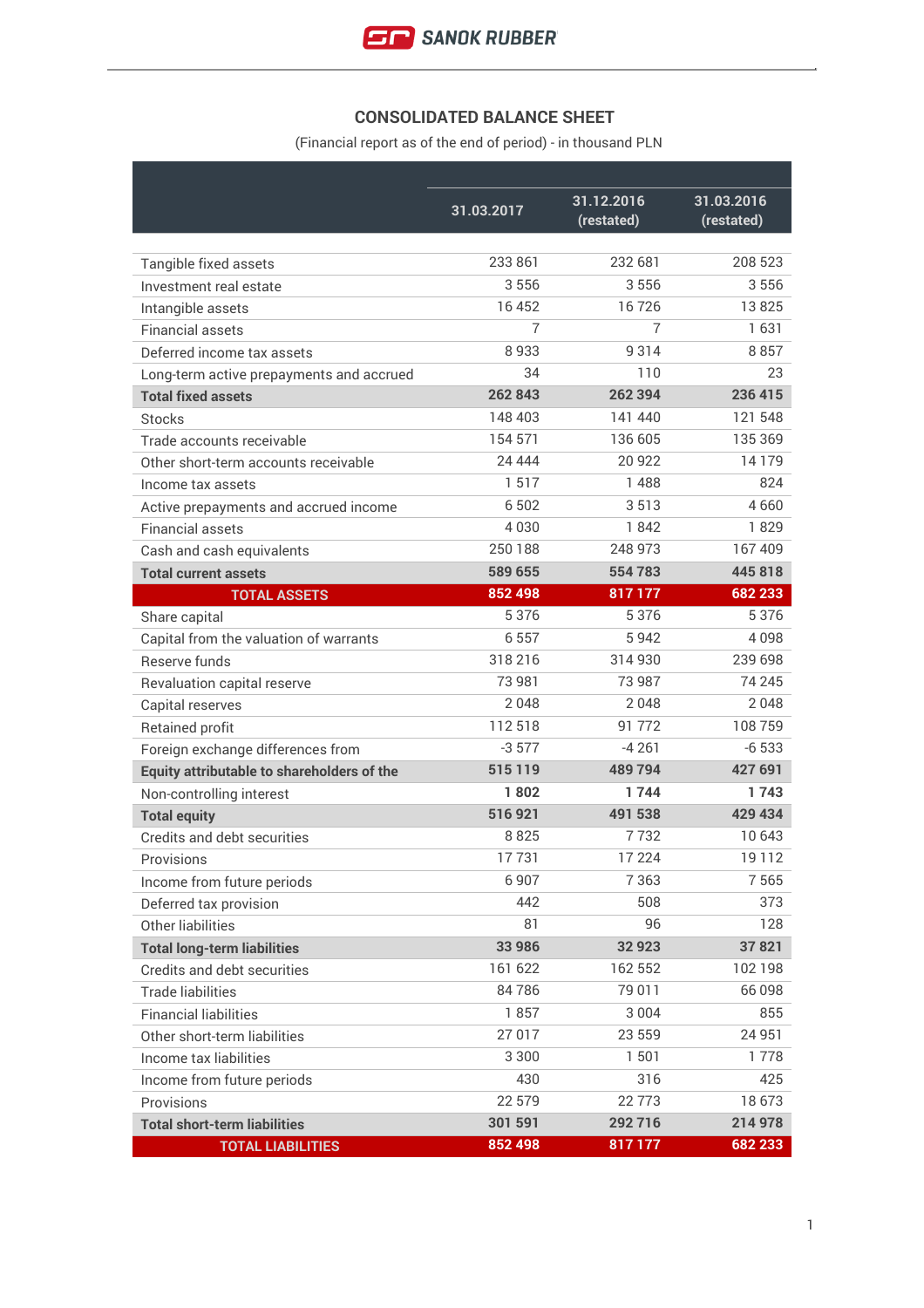

#### **CONSOLIDATED PROFIT AND LOSS ACCOUNT**

|                                                   | 01.01.2017<br>31.03.2017 | 01.01.2016<br>31.03.2016<br>(restated) |
|---------------------------------------------------|--------------------------|----------------------------------------|
| Sales revenue                                     | 241 482                  | 219 334                                |
| Cost of sales                                     | 182 628                  | 166 070                                |
| <b>Gross profit on sales</b>                      | 58 854                   | 53 264                                 |
| Selling cost                                      | 7083                     | 6 1 9 4                                |
| General and administrative expenses               | 23 033                   | 21 688                                 |
| <b>Core business result</b>                       | 28738                    | 25 3 8 2                               |
| Other operating income                            | 1 3 6 6                  | 2 3 0 0                                |
| Other operating expenses                          | 217                      | 523                                    |
| <b>Operating result</b>                           | 29887                    | 27 159                                 |
| Financial income                                  | 4179                     | 1 0 7 9                                |
| <b>Financial expenses</b>                         | 1785                     | 2 3 0 7                                |
| <b>Pre-tax profit</b>                             | 32 281                   | 25 931                                 |
| Income tax                                        | 8 1 6 1                  | 6485                                   |
| current                                           | 7844                     | 6614                                   |
| deferred                                          | 317                      | $-129$                                 |
| <b>Net profit</b>                                 |                          |                                        |
|                                                   | 24 1 20                  | 19 4 46                                |
|                                                   |                          |                                        |
| attributable to shareholders of the Parent Entity | 24 068                   | 19 250                                 |
| attributable to non-controlling interest          | 52                       | 196                                    |
|                                                   |                          |                                        |
| Weighted-average number of shares                 | 26 881 922               | 26 881 922                             |
| Earnings per share                                | 0,90                     | 0,72                                   |
| Weighted-average diluted number of shares         | 27 957 194               | 27 957 194                             |
| Diluted earnings per share                        | 0,86                     | 0,69                                   |
|                                                   |                          |                                        |
| Revenue from sales of products                    | 222 710                  | 204 259                                |
| Revenue from sales of goods and materials         | 17031                    | 12 3 3 9                               |
| Other revenues                                    | 1741                     | 2736                                   |
| <b>Total sales revenue including</b>              | 241 482                  | 219334                                 |
| of witch                                          |                          |                                        |
| revenue generated locally                         | 77083                    | 64 473                                 |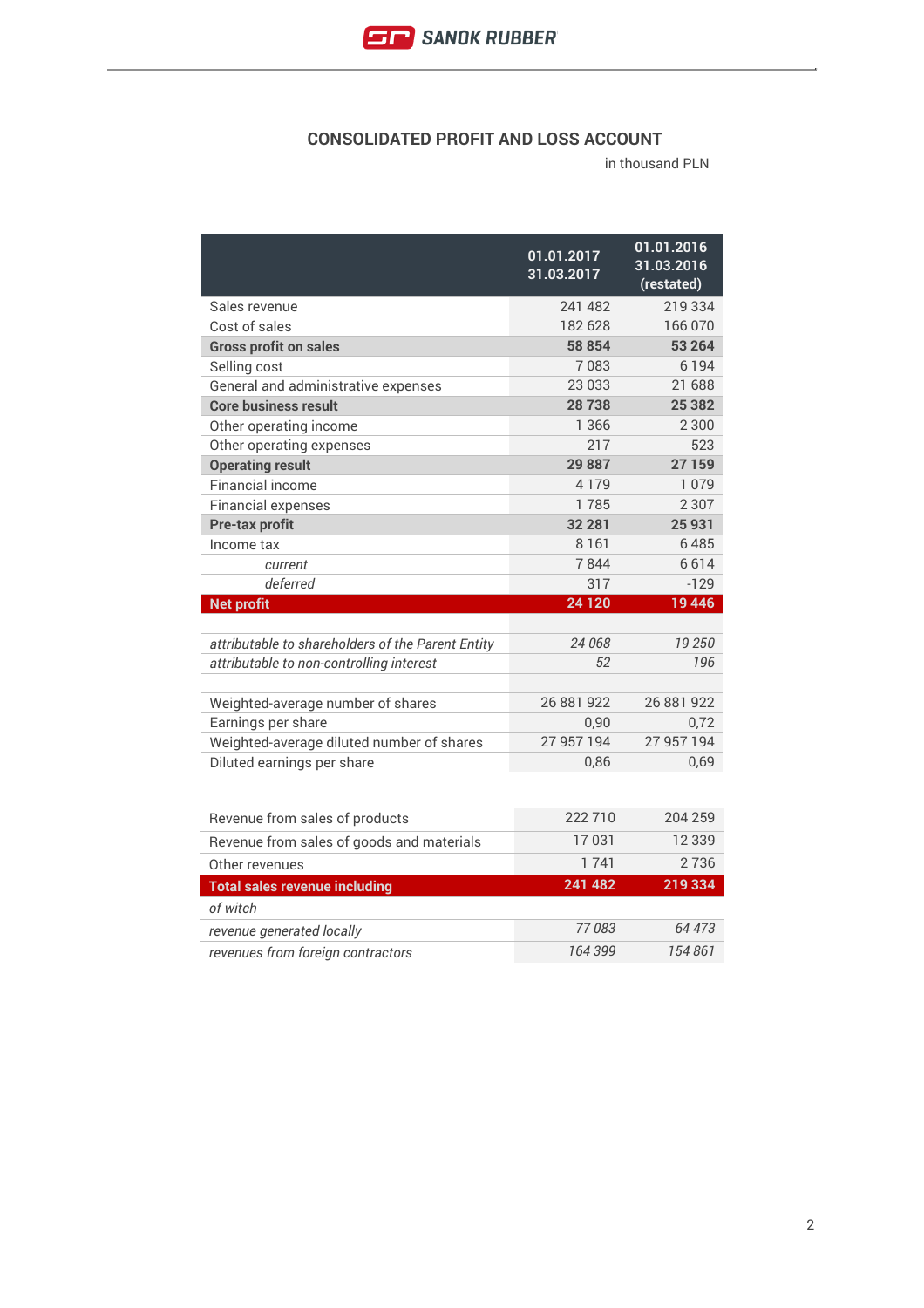

#### **CONSOLIDATED CASH FLOW STATEMENT**

|                                                                      |          | For the period from 01.01 to 31.03 |
|----------------------------------------------------------------------|----------|------------------------------------|
|                                                                      | 2017     | 2016 (restated)                    |
| <b>Net profit</b>                                                    | 24 068   | 19 250                             |
| <b>Total adjustments:</b>                                            | $-5839$  | $-18724$                           |
| Profit attributable to the non-controlling shareholders              | 52       | 196                                |
| Depreciation                                                         | 8969     | 8489                               |
| Net foreign exchange (gains) losses                                  | $-3001$  | 315                                |
| Net interest and dividends<br>$\overline{\phantom{0}}$               | 485      | 234                                |
| Income tax on profit before taxation<br>$\overline{\phantom{0}}$     | 7844     | 6614                               |
| (Gains) losses from investing activities<br>$\qquad \qquad -$        | $-84$    | $-286$                             |
| Change in provisions<br>$\qquad \qquad -$                            | 247      | 1026                               |
| Change in stocks<br>$\qquad \qquad -$                                | $-6963$  | 3568                               |
| Change in accounts receivable                                        | $-16539$ | $-25593$                           |
| Change in liabilities<br>$\overline{\phantom{0}}$                    | 9967     | 3007                               |
| Change in active prepayments and accrued income<br>$\qquad \qquad -$ | $-2874$  | $-3377$                            |
| Other adjustments<br>$\qquad \qquad -$                               | 2088     | 812                                |
| Income tax paid                                                      | $-3830$  | $-13729$                           |
| <b>Net cash from operating activities</b>                            | 20 4 29  | 526                                |
| Income from sales of tangible and intangible fixed assets            | 487      | 2478                               |
| Acquisition of tangible and intangible fixed assets                  | $-13323$ | $-14050$                           |
| Income from financial assets                                         | 12       | 48                                 |
| Other                                                                | $-5793$  | $-3849$                            |
| <b>Net cash from investing activities</b>                            | $-18617$ | $-15373$                           |
| Change in credit status                                              | 147      | 8 1 4 1                            |
| Exchange differences                                                 | $-19$    | $-262$                             |
| Interest paid                                                        | $-484$   | $-232$                             |
| Dividend paid to shareholders                                        | $\Omega$ | $\mathbf{0}$                       |
| Other                                                                | $-155$   | $-32$                              |
| <b>Net cash from financing activities</b>                            | $-511$   | 7615                               |
| <b>Change in cash</b>                                                | 1 301    | $-7232$                            |
| Change in cash resulting from foreign exchange differences           | $-86$    | $-28$                              |
| Cash at beginning of period                                          | 248 973  | 174 669                            |
| Change in net cash                                                   | 1 2 1 5  | $-7260$                            |
| <b>Cash at end of period</b>                                         | 250 188  | 167 409                            |
| including restricted cash                                            | 0        | 19                                 |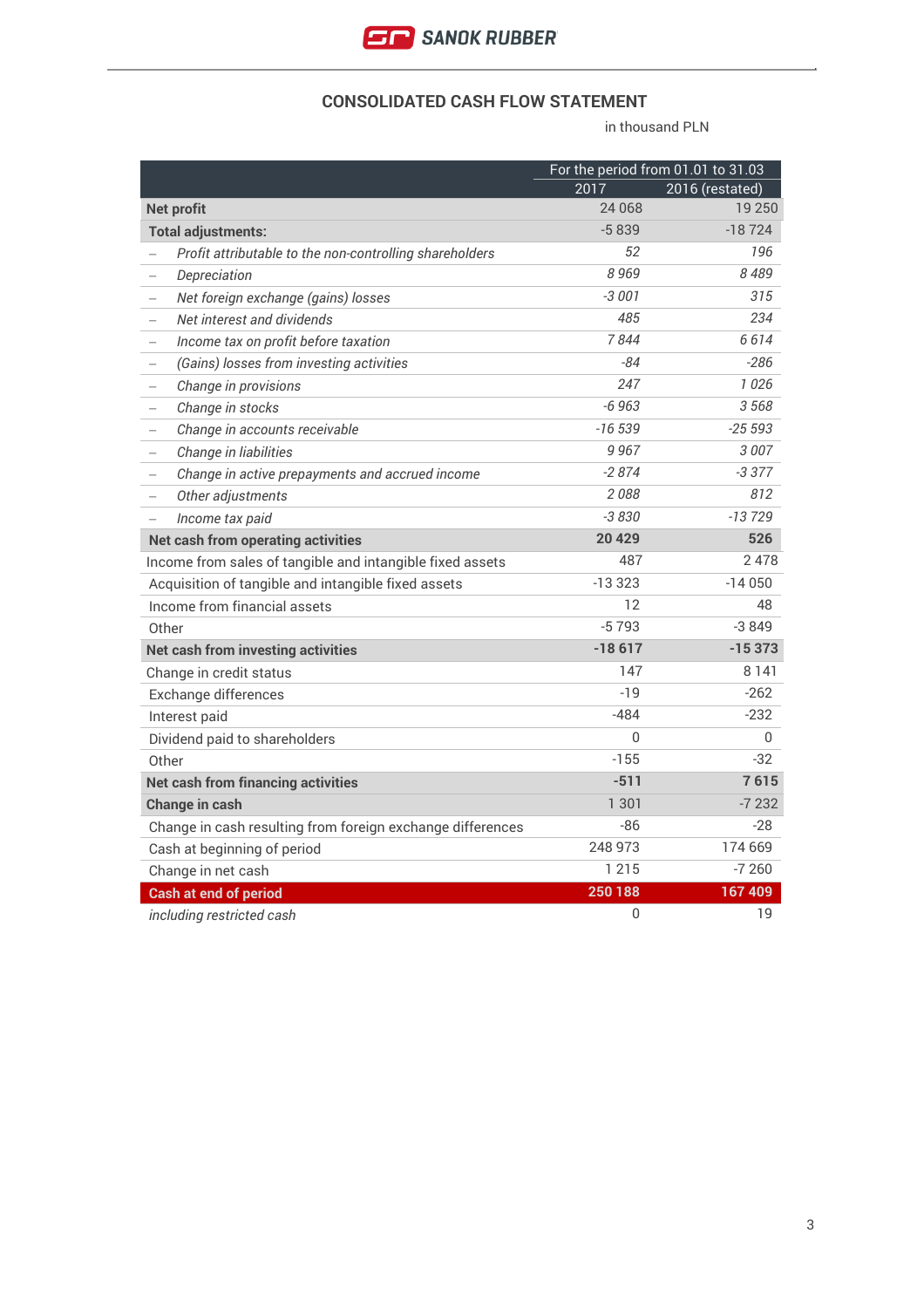

# **BALANCE SHEET OF SANOK RC SA**

(Financial report as of the end of period) - in thousand PLN

|                                                    | 31.03.2017 | 31.12.2016 | 31.03.2016 |
|----------------------------------------------------|------------|------------|------------|
|                                                    |            | (restated) | (restated) |
|                                                    |            |            |            |
| Tangible fixed assets                              | 151 443    | 149799     | 150 078    |
| Investment real estate                             | 109        | 109        | 109        |
| Intangible assets                                  | 10123      | 10 359     | 12 5 9 7   |
| <b>Financial assets</b>                            | 114 659    | 103 880    | 76 636     |
| Deferred income tax assets                         | 2 3 8 2    | 2 9 0 7    | 2853       |
| Long-term active prepayments and<br>accrued income | 34         | 43         | 23         |
| <b>Total fixed assets</b>                          | 278750     | 267 097    | 242 296    |
| <b>Stocks</b>                                      | 75 624     | 75 003     | 66924      |
| Trade accounts receivable                          | 128 957    | 113 102    | 122 430    |
| Other short-term accounts receivable               | 13813      | 9604       | 5843       |
| Active prepayments and accrued<br>income           | 2651       | 1 0 0 5    | 2070       |
| <b>Financial assets</b>                            | 23 6 19    | 22 445     | 14834      |
| Cash and cash equivalents                          | 239 453    | 235 794    | 152 273    |
| <b>Total current assets</b>                        | 484 117    | 456 953    | 364 374    |
| <b>TOTAL ASSETS</b>                                | 762867     | 724 050    | 606 670    |
| Share capital                                      | 5376       | 5376       | 5376       |
| Reserve funds                                      | 292 082    | 292 074    | 222 834    |
| Revaluation capital reserve                        | 69 687     | 69 695     | 69 916     |
| Capital from the valuation of warrants             | 6557       | 5942       | 4098       |
| Retained profit                                    | 153 561    | 120 274    | 120 868    |
| <b>Total shareholders' equity</b>                  | 527 263    | 493 361    | 423 092    |
| Provisions                                         | 13 209     | 13 2 8 5   | 14718      |
| Income from future periods                         | 254        | 310        | 538        |
| <b>Total long-term liabilities</b>                 | 13463      | 13595      | 15 25 6    |
| Credits and debt securities                        | 137 582    | 138735     | 91 904     |
| <b>Trade liabilities</b>                           | 57923      | 55 0 20    | 51 501     |
| <b>Financial liabilities</b>                       | 139        | 1 1 9 9    | 739        |
| Other short-term liabilities                       | 9802       | 8 1 3 9    | 9918       |
| Income tax liabilities                             | 3 1 4 2    | 1 1 3 0    | 1700       |
| Income from future periods                         | 284        | 311        | 376        |
| Provisions                                         | 13 2 6 9   | 12 560     | 12184      |
| <b>Total short-term liabilities</b>                | 222 141    | 217094     | 168 322    |
| <b>TOTAL LIABILITIES</b>                           | 762 867    | 724 050    | 606 670    |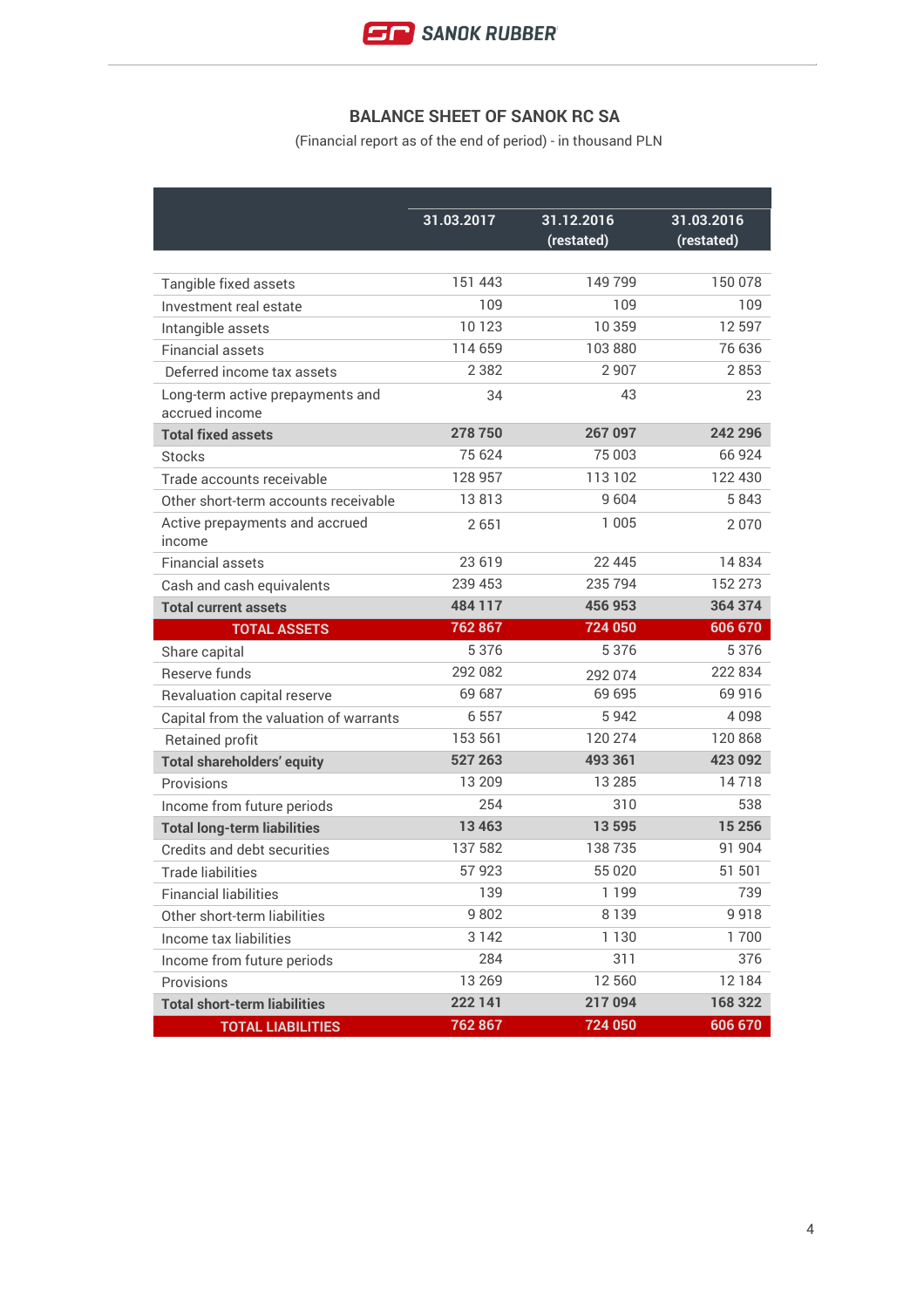

### **PROFIT AND LOSS ACCOUNT OF SANOK RC SA**

|                                      | 01.01.2017<br>31.03.2017 | 01.01.2016<br>31.03.2016<br>(restated) |
|--------------------------------------|--------------------------|----------------------------------------|
| Sales revenue                        | 180763                   | 163805                                 |
| Cost of sales                        | 135 330                  | 121 996                                |
| <b>Gross profit on sales</b>         | 45 433                   | 41809                                  |
| Selling cost                         | 2083                     | 2054                                   |
| General and administrative expenses  | 10088                    | 9 3 3 2                                |
| <b>Core business result</b>          | 33 26 2                  | 30 4 23                                |
| Other operating income               | 1 1 1 6                  | 914                                    |
| Other operating expenses             | 183                      | 233                                    |
| <b>Operating result</b>              | 34 195                   | 31 104                                 |
| Financial income                     | 8128                     | 1 3 7 6                                |
| <b>Financial expenses</b>            | 961                      | 1 4 2 2                                |
| Pre-tax profit                       | 41 362                   | 31 058                                 |
| Income tax                           | 8075                     | 6091                                   |
| current                              | 7550                     | 6 2 9 6                                |
| deferred                             | 525                      | $-205$                                 |
| <b>Net profit</b>                    | 33 287                   | 24 967                                 |
|                                      |                          |                                        |
| Weighted-average number of shares    | 26 881 922               | 26 881 922                             |
| Earnings per share                   | 1,24                     | 0.93                                   |
| Weighted-average diluted number of   | 27 957 194               | 27 957 194                             |
| Diluted earnings per share           | 1,19                     | 0,89                                   |
|                                      |                          |                                        |
| Revenue from sales of products       | 175 760                  | 160288                                 |
| Revenue from sales of goods and      | 3778                     | 1679                                   |
| Other revenues                       | 1 2 2 5                  | 1838                                   |
| <b>Total sales revenue including</b> | 180763                   | 163805                                 |
| of witch                             |                          |                                        |
| revenue generated locally            | 64 223                   | 54 222                                 |
| revenues from foreign contractors    | 116 540                  | 109 583                                |